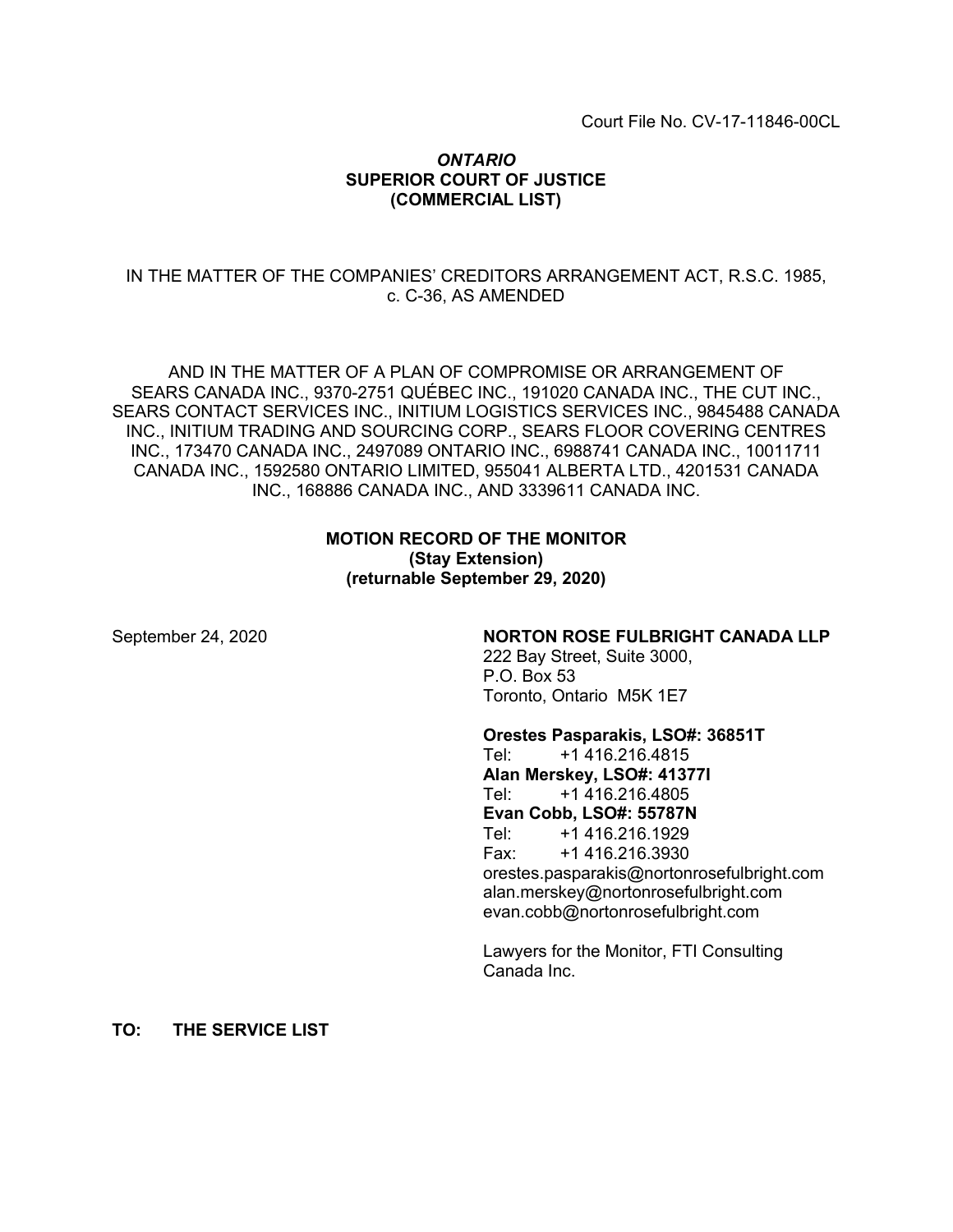| Tab | <b>Document</b>                           | Page |
|-----|-------------------------------------------|------|
|     | Notice of Motion dated September 24, 2020 |      |
|     | Schedule "A" - Zoom Conference Details    | 5    |
|     | Schedule "B" - Stay Extension Order       |      |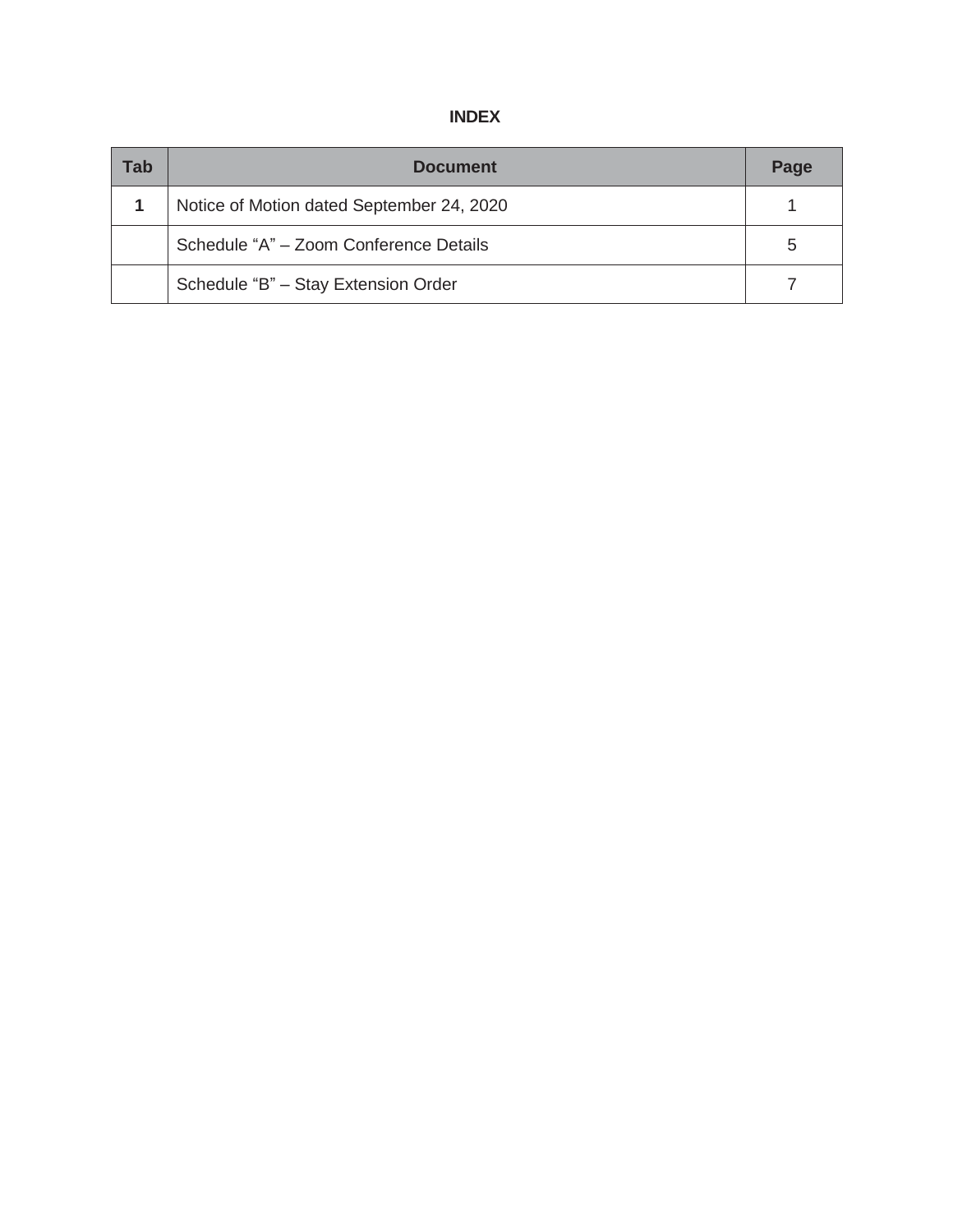Court File No.: CV-17-11846-00CL

## *ONTARIO* **SUPERIOR COURT OF JUSTICE COMMERCIAL LIST**

### IN THE MATTER OF THE *COMPANIES' CREDITORS ARRANGEMENT ACT*, R.S.C. 1985, c. C-36, AS AMENDED

AND IN THE MATTER OF A PLAN OF COMPROMISE OR ARRANGEMENT OF SEARS CANADA INC., 9370-2751 QUÉBEC INC., 191020 CANADA INC., THE CUT INC., SEARS CONTACT SERVICES INC., INITIUM LOGISTICS SERVICES INC., 9845488 CANADA INC., INITIUM TRADING AND SOURCING CORP., SEARS FLOOR COVERING CENTRES INC., 173470 CANADA INC., 2497089 ONTARIO INC., 6988741 CANADA INC., 10011711 CANADA INC., 1592580 ONTARIO LIMITED, 955041 ALBERTA LTD., 4201531 CANADA INC., 168886 CANADA INC., AND 3339611 CANADA INC.

(each an "**Applicant**", and collectively, the "**Applicants**")

## **NOTICE OF MOTION (returnable September 29, 2020)**

FTI Consulting Canada Inc., in its capacity as Court-appointed monitor (the "**Monitor**") in the proceedings of the Applicants pursuant to the *Companies' Creditors Arrangement Act*, R.S.C. 1985, c. c-36, as amended, (the "**CCAA**") will make a motion to a Judge of the Ontario Superior Court of Justice (Commercial List), on Tuesday, September 29, 2020, at 12 p.m. or as soon after that time as the motion can be heard, by judicial teleconference via Zoom at Toronto, Ontario. Please refer to the conference details attached as Schedule "A" hereto in order to attend the motion and advise if you intend to join the motion by emailing Peter Choi at

[peter.choi@nortonrosefulbright.com.](mailto:peter.choi@nortonrosefulbright.com)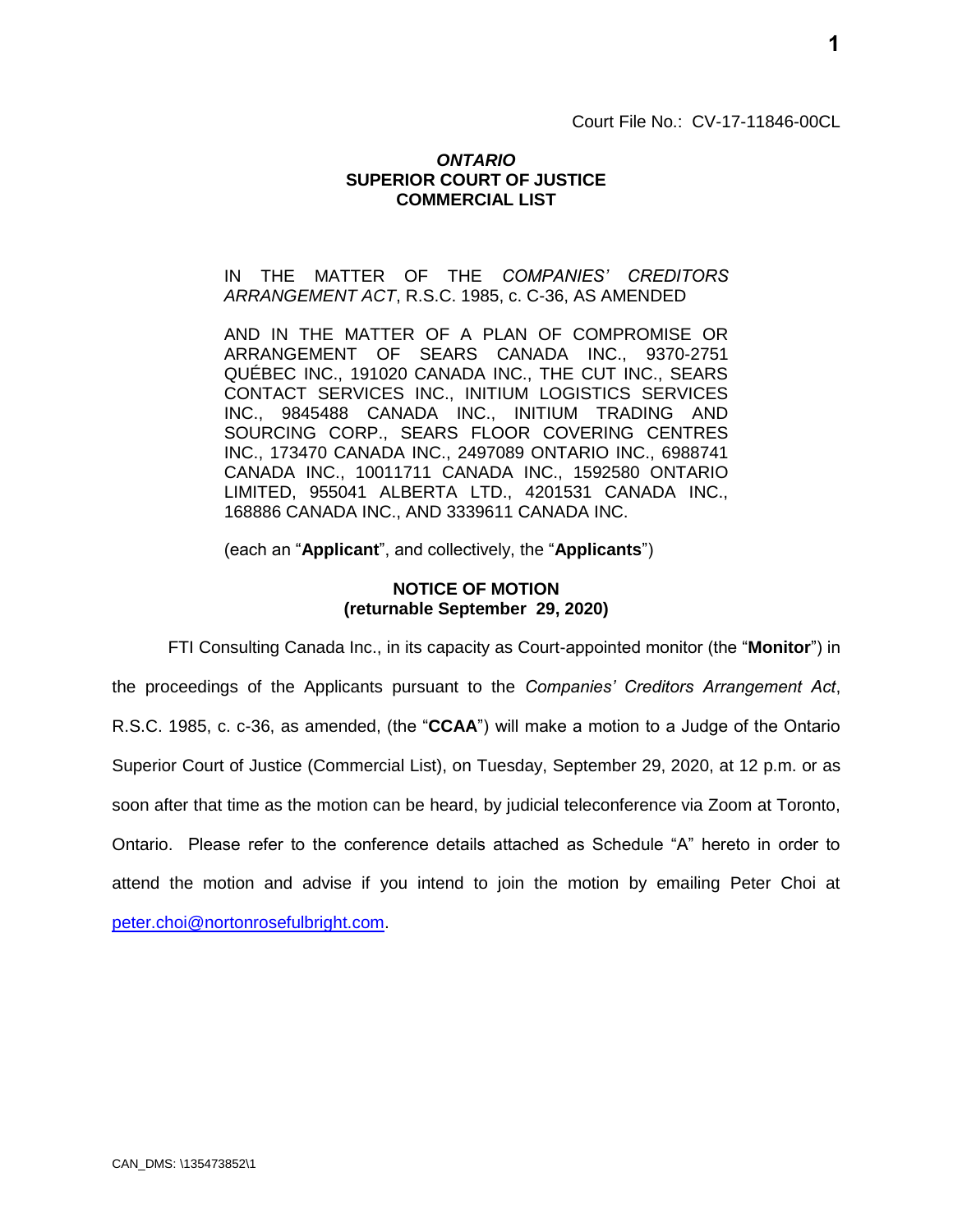**PROPOSED METHOD OF HEARING:** The motion is to be heard orally.

### **THE MOTION IS FOR:**

1 An Order, substantially in the form attached as Schedule "B" hereto (the "**Stay Extension Order**"):

- (a) abridging the time for service of this Notice of Motion and the fortieth report of the Monitor dated September 24, 2020 (the "**Fortieth Report**"), and dispensing with service on any person other than those served; and
- (b) extending the Stay Period (defined below) from September 30, 2020 until and including January 31, 2021 and providing a corresponding extension of the application period for the Employee Hardship Fund approved by the Court on August 18, 2017; and
- 2 Such further and other relief as this Court may deem just.

## **THE GROUNDS FOR THE MOTION ARE:**

1 On June 22, 2017, the Applicants in these proceedings sought and obtained an initial order (as amended and restated on July 13, 2017, the "**Initial Order**") under the CCAA;

2 The Initial Order, among other things, appointed FTI Consulting Canada Inc. as Monitor of the Applicants;

### **Stay Extension**

3 The Initial Order granted a stay of proceedings until July 22, 2017, or such later date as this Court may order (the "**Stay Period**");

**2**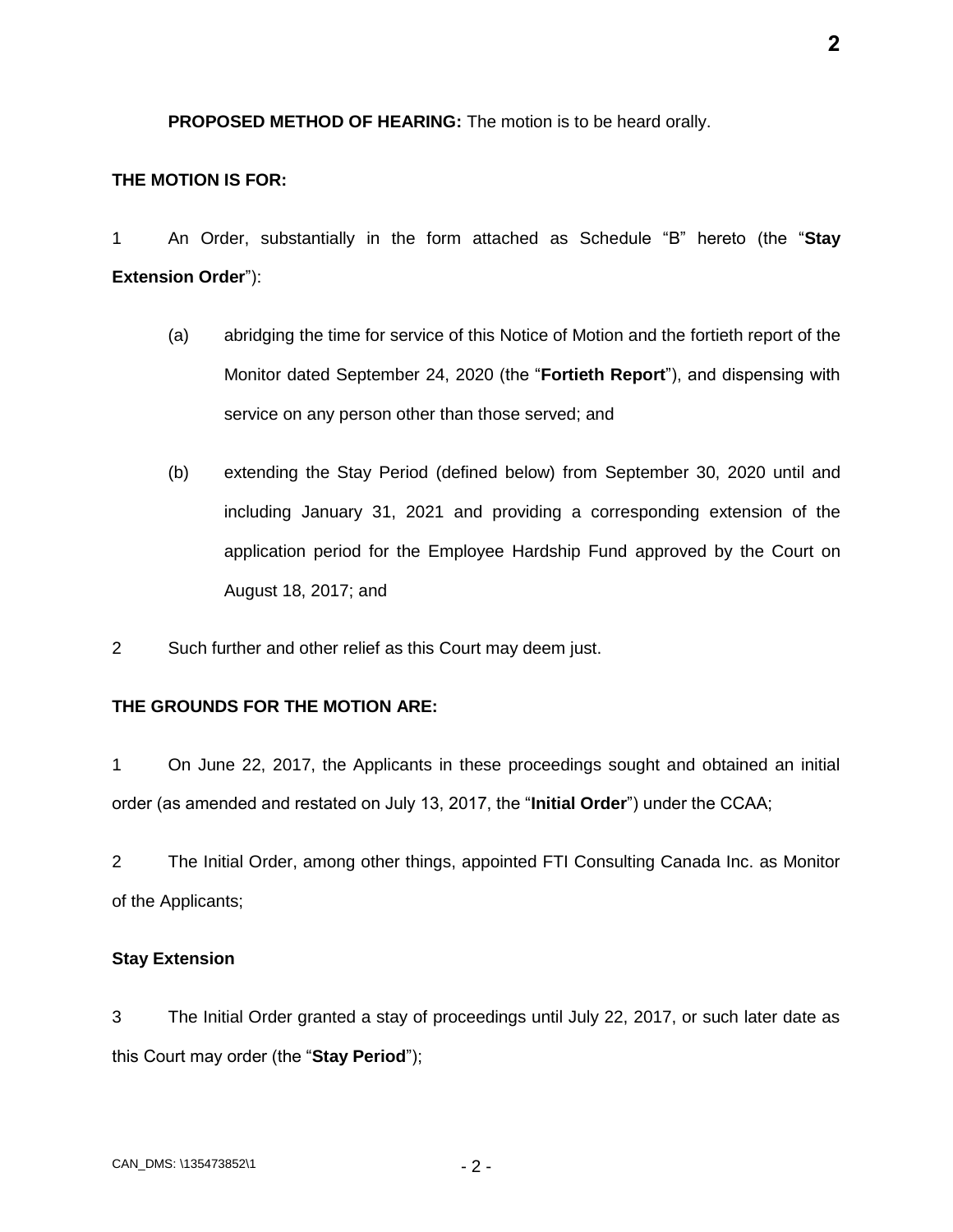4 The Court has since extended the Stay Period until and including September 30, 2020;

5 The Applicants have proceeded in good faith and with due diligence under the supervision of the Monitor in accordance with the Court-approved Governance Protocol since the date of the last extension of the Stay Period;

6 Additional time is required to:

- (a) hold a meetings of creditors and seeking a sanction order for the Applicants' plan of compromise and arrangement and implementing that plan of compromise and arrangement; and
- (b) implement certain settlements of litigation related to the dividend declared and paid by Sears Canada Inc. in 2013;

7 The Applicants require the continued stability provided by the Court-ordered stay of proceedings in order to pursue the proposed path forward;

8 The Applicants have sufficient liquidity to fund these proceedings during the proposed extension of the Stay Period;

9 Consistent with past requests to extend the Stay Period, the Monitor also believes that a concurrent extension of the application period for the Employee Hardship Fund to January 31, 2021 is appropriate;

## **Other Grounds**

10 The provisions of the CCAA, including section 11 thereof, and the inherent and equitable jurisdiction of this Court;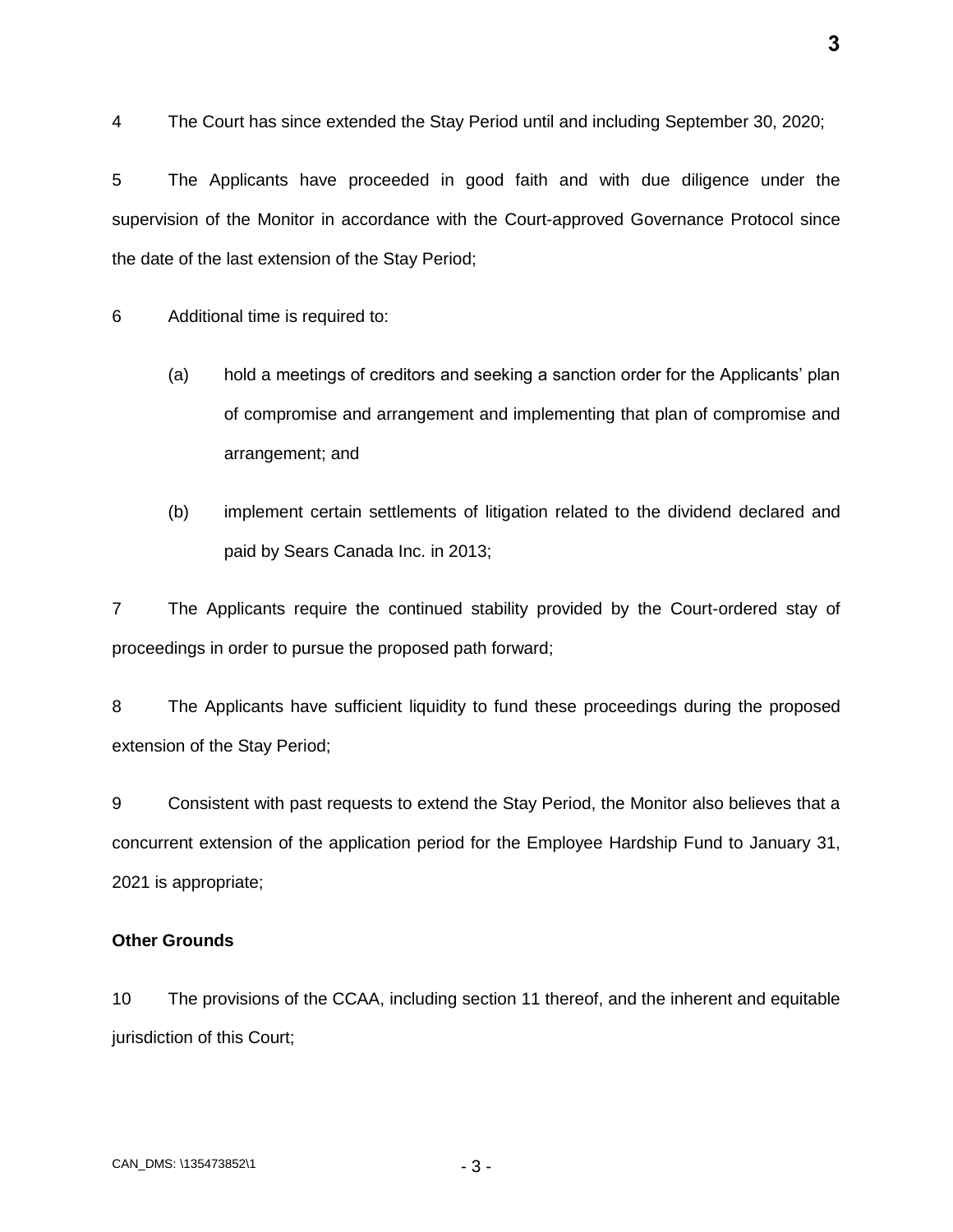**4**

11 Rules 1.04, 1.05, 2.03, 3.02, 16 and 37 of the *Rules of Civil Procedure*, R.R.O 1990,

Reg. 194, as amended; and

12 Such other and further grounds as counsel may advise and this Court may permit.

**THE FOLLOWING DOCUMENTARY EVIDENCE** will be used at the hearing of the motion:

- 1 The Fortieth Report of the Monitor; and
- 2 Such further and other evidence as counsel may advise and this Court may permit.

September 24, 2020 **NORTON ROSE FULBRIGHT CANADA LLP** 222 Bay Street, Suite 3000, P.O. Box 53 Toronto, Ontario M5K 1E7 CANADA

> **Orestes Pasparakis, LSO#: 36851T** Tel: +1 416.216.4815 **Alan Merskey, LSO#: 41377I** Tel: +1 416.216.4805 **Evan Cobb, LSO#: 55787N** Tel: +1 416.216.1929

orestes.pasparakis@nortonrosefulbright.com alan.merskey@nortonrosefulbright.com evan.cobb@nortonrosefulbright.com

Lawyers for the Monitor

TO: **THE SERVICE LIST**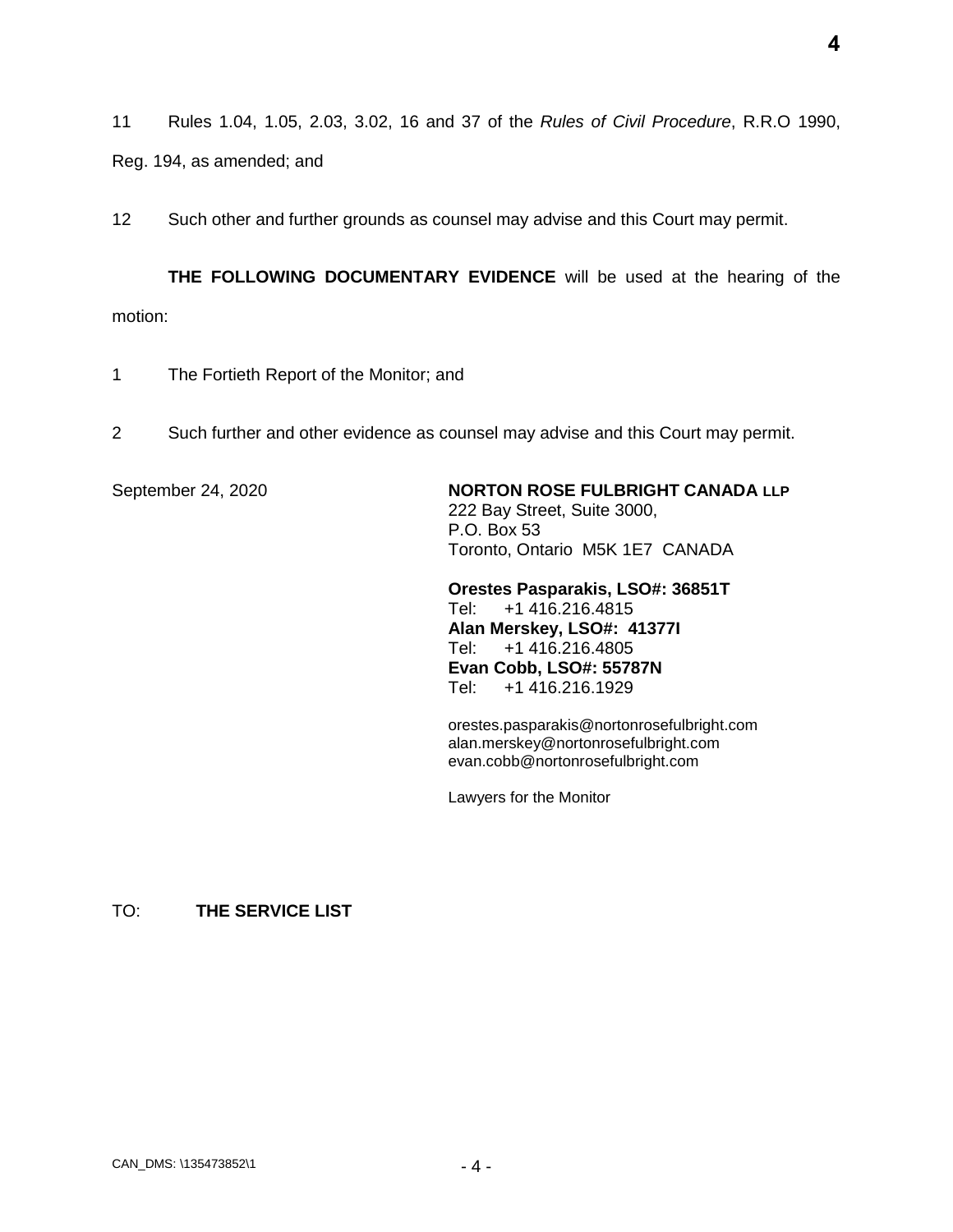## **Schedule "A"**

Join Zoom Meeting <https://nortonrosefulbright.zoom.us/j/94490812089?pwd=dEVVTnBKUjBtVHRzTUZCbmVFMmY0UT09>

Meeting ID: 944 9081 2089 Password: 177798 One tap mobile +13462487799,,94490812089#,,1#,177798# US (Houston) +16465588656,,94490812089#,,1#,177798# US (New York)

Dial by your location:

 +1 346 248 7799 US (Houston) +1 646 558 8656 US (New York) +1 669 900 9128 US (San Jose) +1 253 215 8782 US (Tacoma) +1 301 715 8592 US (Germantown) +1 312 626 6799 US (Chicago) 888 475 4499 US Toll-free 833 548 0276 US Toll-free 833 548 0282 US Toll-free 877 853 5257 US Toll-free Meeting ID: 944 9081 2089 Password: 177798 Find your local number:<https://nortonrosefulbright.zoom.us/u/ad2WIZbVDA>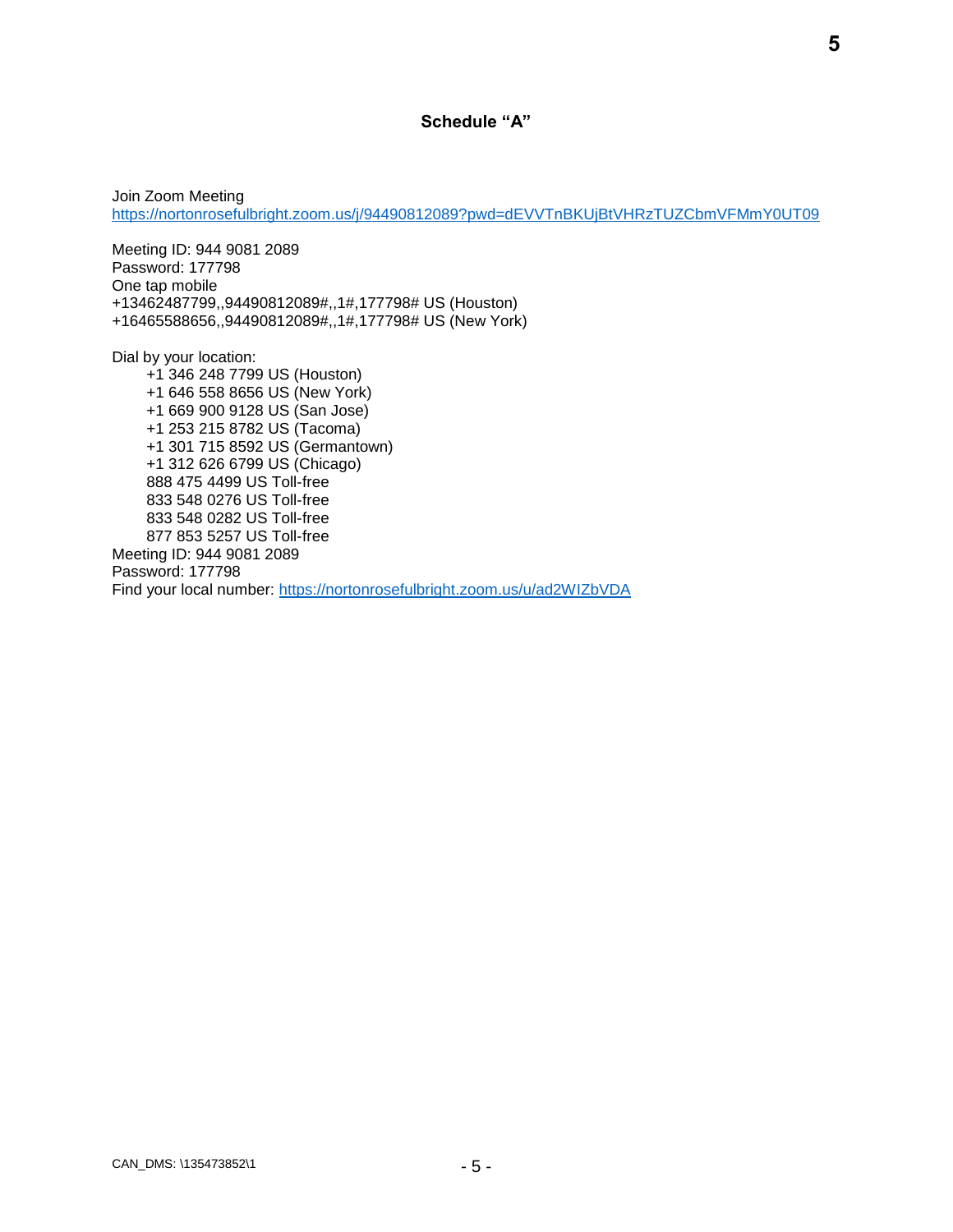**Schedule "B"**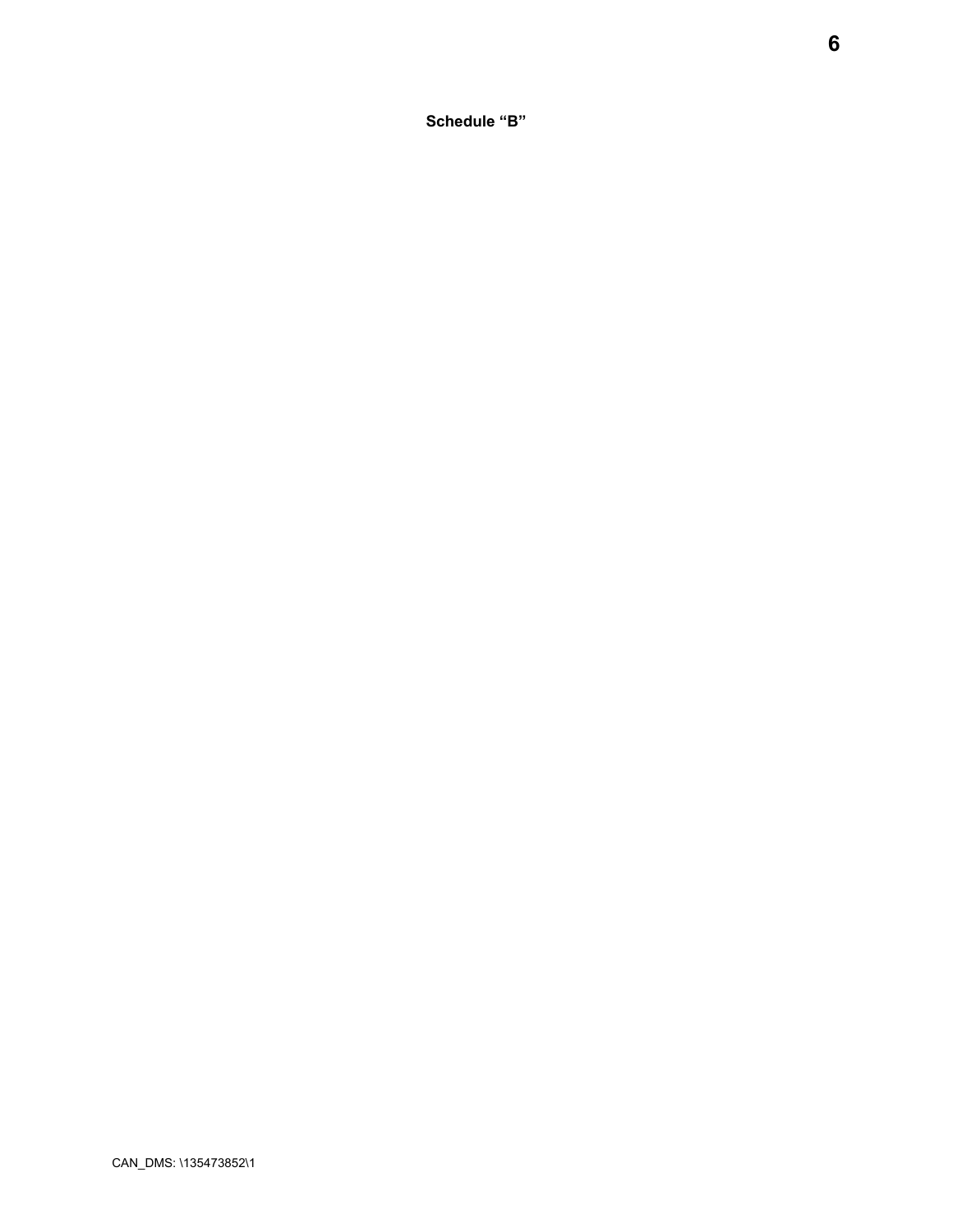Court File No. CV-17-11846-00CL

#### **ONTARIO SUPERIOR COURT OF JUSTICE (COMMERCIAL LIST)**

) )  $\lambda$ 

THE HONOURABLE

TUESDAY, THE 29th

JUSTICE HAINEY

DAY OF SEPTEMBER, 2020

IN THE MATTER OF THE *COMPANIES' CREDITORS ARRANGEMENT ACT*, R.S.C. 1985, c. C-36, AS AMENDED

AND IN THE MATTER OF A PLAN OF COMPROMISE OR ARRANGEMENT OF SEARS CANADA INC., 9370-2751 QUÉBEC INC., 191020 CANADA INC., THE CUT INC., SEARS CONTACT SERVICES INC., INITIUM LOGISTICS SERVICES INC., 9845488 CANADA INC., INITIUM TRADING AND SOURCING CORP., SEARS FLOOR COVERING CENTRES INC., 173470 CANADA INC., 2497089 ONTARIO INC., 6988741 CANADA INC., 10011711 CANADA INC., 1592580 ONTARIO LIMITED, 955041 ALBERTA LTD., 4201531 CANADA INC., 168886 CANADA INC., AND 3339611 CANADA INC.

(each, an "**Applicant**", and collectively, the "**Applicants**")

## **STAY EXTENSION ORDER**

**THIS MOTION**, made by FTI Consulting Canada Inc., in its capacity as Court-appointed Monitor (the "**Monitor**") pursuant to the *Companies' Creditors Arrangement Act*, R.S.C. 1985, c. C-36, as amended (the "**CCAA**"), for an Order (i) extending the Stay Period (as defined below) until and including January 31, 2021; and (ii) extending the Application Period set out in the Employee Hardship Fund Term Sheet (each as defined below) to January 31, 2021, was heard this day at 330 University Avenue, Toronto, Ontario.

**ON READING** the Notice of Motion of the Monitor and the Fortieth Report of the Monitor dated September 24, 2020 (the "**Fortieth Report**"), filed, and on hearing the submissions of counsel for the Monitor, and such other counsel as were present, no one else appearing,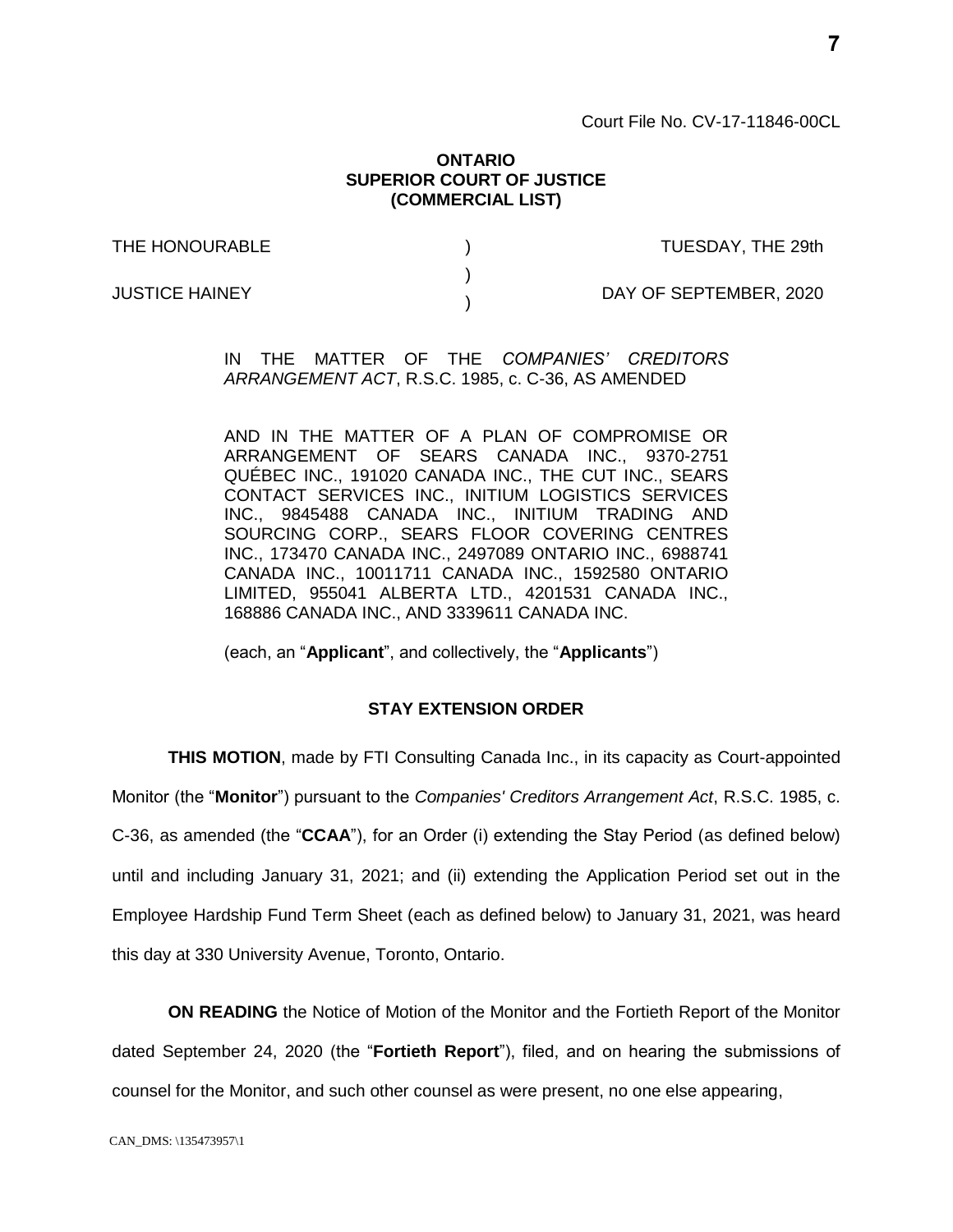## **SERVICE**

1. **THIS COURT ORDERS** that the time for service of the Notice of Motion and the Fortieth Report is hereby abridged and validated so that this Motion is properly returnable today and hereby dispenses with further service thereof.

## **EXTENSION OF THE STAY PERIOD AND APPLICATION PERIOD**

2. **THIS COURT ORDERS** that the Stay Period (as such term is defined in the Amended and Restated Initial Order dated June 22, 2017 made in these proceedings) is hereby extended from September 30, 2020 until and including January 31, 2021. Further, the Application Period for the Employee Hardship Fund (as such terms, respectively, are defined in the Employee Hardship Fund Term Sheet, approved by the Court on August 18, 2017) shall also be extended from September 30, 2020 until and including January 31, 2021.

\_\_\_\_\_\_\_\_\_\_\_\_\_\_\_\_\_\_\_\_\_\_\_\_\_\_\_\_\_\_\_\_\_\_\_\_\_\_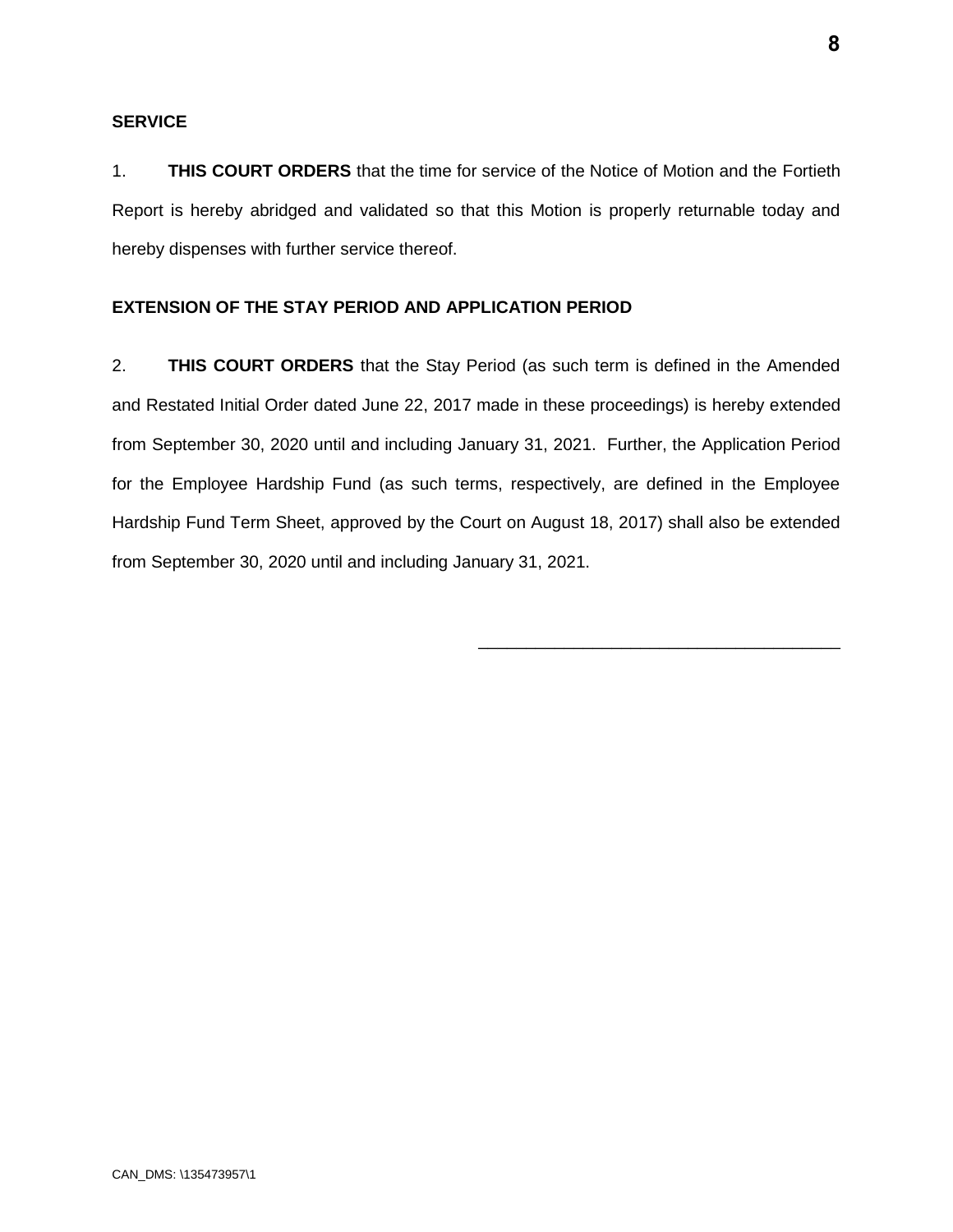IN THE MATTER OF THE *COMPANIES' CREDITORS ARRANGEMENT ACT*, R.S.C. 1985, c. C-36, AS

AND IN THE MATTER OF A PLAN OF COMPROMISE OR ARRANGEMENT OF SEARS CANADA INC., et al.

> *ONTARIO* **SUPERIOR COURT OF JUSTICE (COMMERCIAL LIST)**

Court File No: CV-17-11846-00CL

Proceeding commenced at Toronto

#### **STAY EXTENSION ORDER**

## **NORTON ROSE FULBRIGHT CANADA LLP**

222 Bay Street, Suite 3000, P.O. Box 53 Toronto, Ontario M5K 1E7 CANADA

**Orestes Pasparakis, LSO#: 36851T** Tel: +1 416.216.4815

**Alan Merskey, LSO#: 41377I** Tel: +1 416.216.4805 **Evan Cobb, LSO#: 55787N** Tel: +1 416.216.1929 Fax: +1 416.216.3930

orestes.pasparakis@nortonrosefulbright.com alan.merskey@nortonrosefulbright.com evan.cobb@nortonrosefulbright.com

Lawyers to the Monitor, FTI Consulting Canada Inc.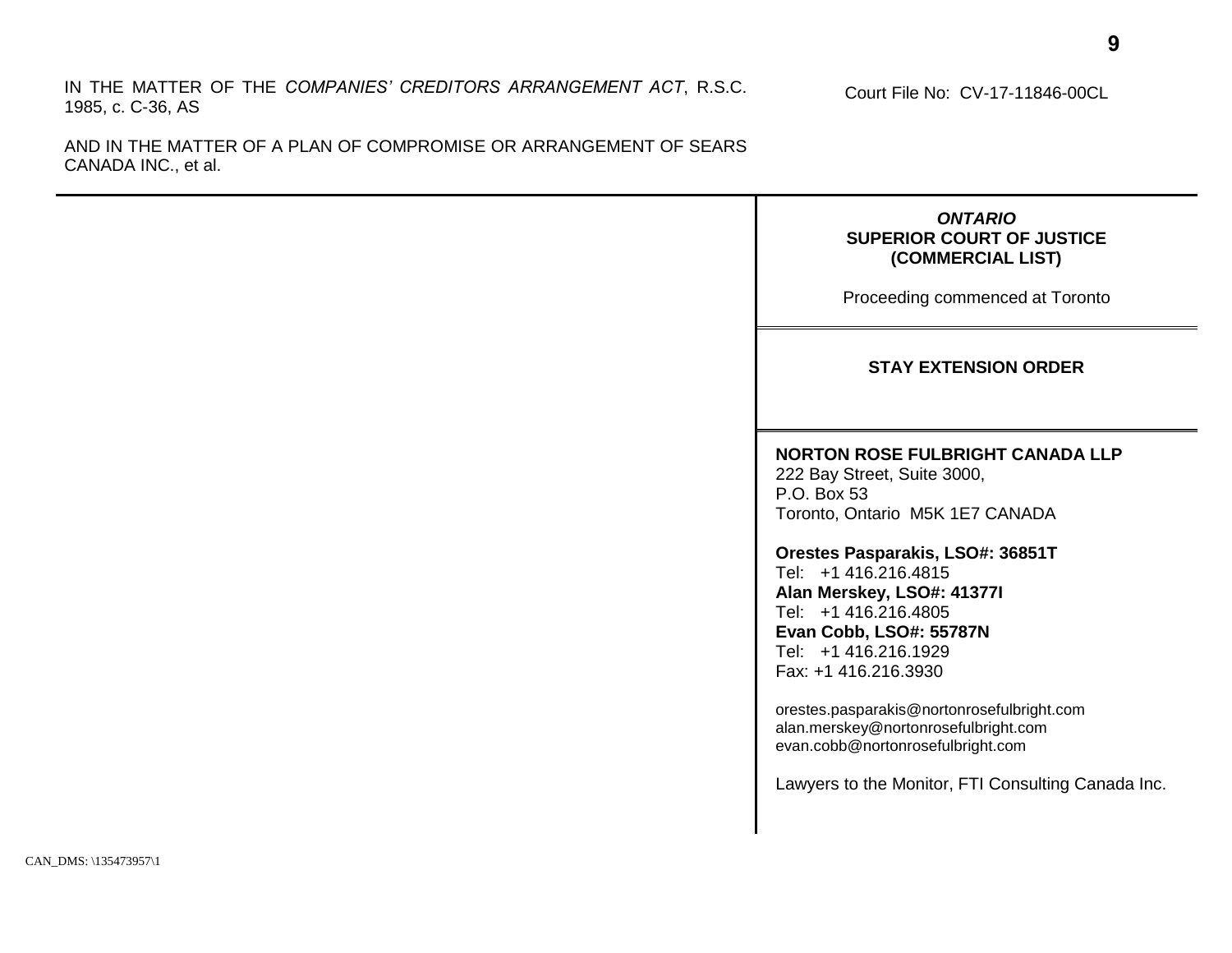#### IN THE MATTER OF THE COMPANIES' CREDITORS ARRANGEMENT ACT, R.S.C. 1985, c. C-36, AS AMENDED

AND IN THE MATTER OF A PLAN OF COMPROMISE OR ARRANGEMENT OF SEARS CANADA INC., et al.

CAN\_DMS: \135473852\1

#### Court File No.: CV-17-11846-00CL

## **SUPERIOR COURT OF JUSTICE (COMMERCIAL LIST)** Proceeding commenced at TORONTO

*ONTARIO*

#### **NOTICE OF MOTION (Stay Extension) (returnable September 29**, **2020)**

#### **NORTON ROSE FULBRIGHT CANADA LLP**

222 Bay Street, Suite 3000, P.O. Box 53 Toronto, Ontario M5K 1E7 CANADA

**Orestes Pasparakis, LSO#: 36851T** Tel: +1 416.216.4815 **Alan Merskey, LSO#: 41377I** Tel: +1 416.216.4805 **Evan Cobb, LSO#: 55787N** Tel: +1 416.216.1929 Fax: +1 416.216.3930

orestes.pasparakis@nortonrosefulbright.com alan.merskey@nortonrosefulbright.com evan.cobb@nortonrosefulbright.com

Lawyers to the Monitor, FTI Consulting Canada Inc.